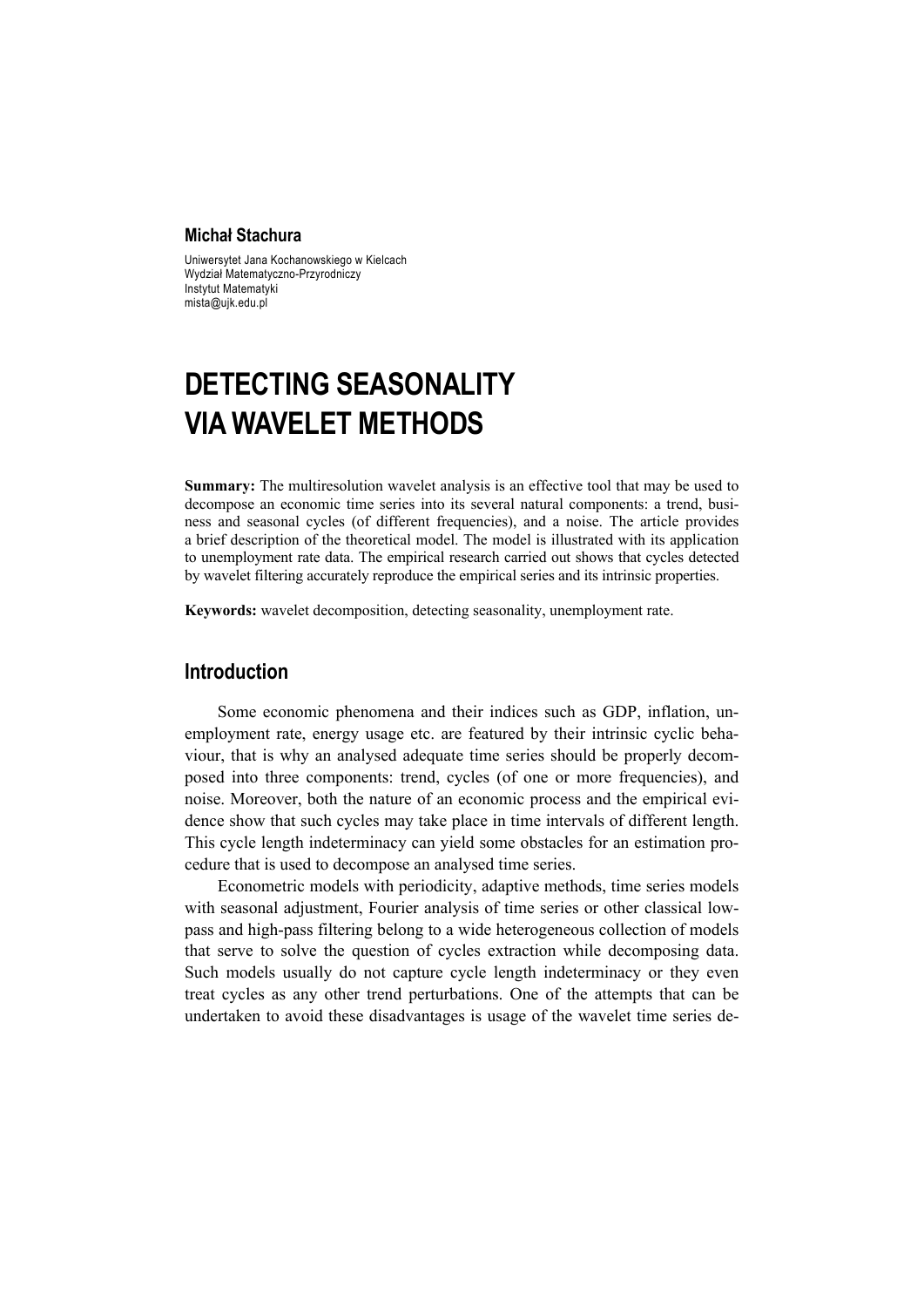composition. Since wavelets are both time and scale-localized, the wavelet analysis and provides better resolution in the time domain than classical methods.

Generally, an analysed time series  $x(t)$  is to be decomposed via multiresolution wavelet analysis as:  $x(t) = S(t) + \sum_{j=1}^{J}$ *j*  $D_j(t)$ 1  $(t)$ , where  $S(t)$  denotes cyclic component with periodicity greater than  $2<sup>J</sup>$  periods, and all  $D<sub>j</sub>(t)$ 's denote cyclic components with periodicity between  $2^{j-1}$  and  $2^j$  periods. *S*(*t*) represents a trend (*smooth*) of  $x(t)$ , while  $D_i(t)$ 's may represent business and seasonal cycles (*details*), except  $D_1(t)$  which is of the highest frequency and represents a noise.

The main goal of the paper is to present the theoretical wavelet decomposition model (i.e. multiresolution analysis) and to describe its properties (section 2) having regard to detection of cycles. The described model is illustrated with an empirical study concerning unemployment rate quoted monthly by Central Statistical Office of Poland (section 3).

The paper is a continuation of the authors' research in the wavelet application field (see [Stachura, 2004, 2009] for instance), and the empirical research is inspired by [Yogo, 2008] treating an empirical study concerning the US GDP over the last 60 years. At first the paper was planned to carry comparative research treating Polish versus US GDP. Unfortunately, this idea failed since Polish free economy belongs to the young ones, so generally data older than 20 years may occur inappropriate and the macroeconomic indices quoted quarterly or annually since 1990 constitute time series that are not long enough. Thus, a monthly unemployment rate seems to be a good solution. Firstly, its quotation frequency guarantees a proper time series length. Secondly, among indices noted monthly the unemployment rate exhibits cyclic behaviour in different scales, because it has both seasonal oscillations as well as strong quasi-business-cycle fluctuations. Thirdly, the very unemployment seems to be a question of great social interest nowadays.

## **1. Discrete wavelet transform**

#### **1.1. Basic notions**

Let  $X = (x_1, x_2, ..., x_M)^T$  be a vector of *M* records. For all  $j \in$  $\{1, ..., J\}$  (*j* designates number of so-called decomposition scale, and *J* is the decomposition scale order) and for all  $k \in \{1, ..., 2^j\}$  wavelet coefficients of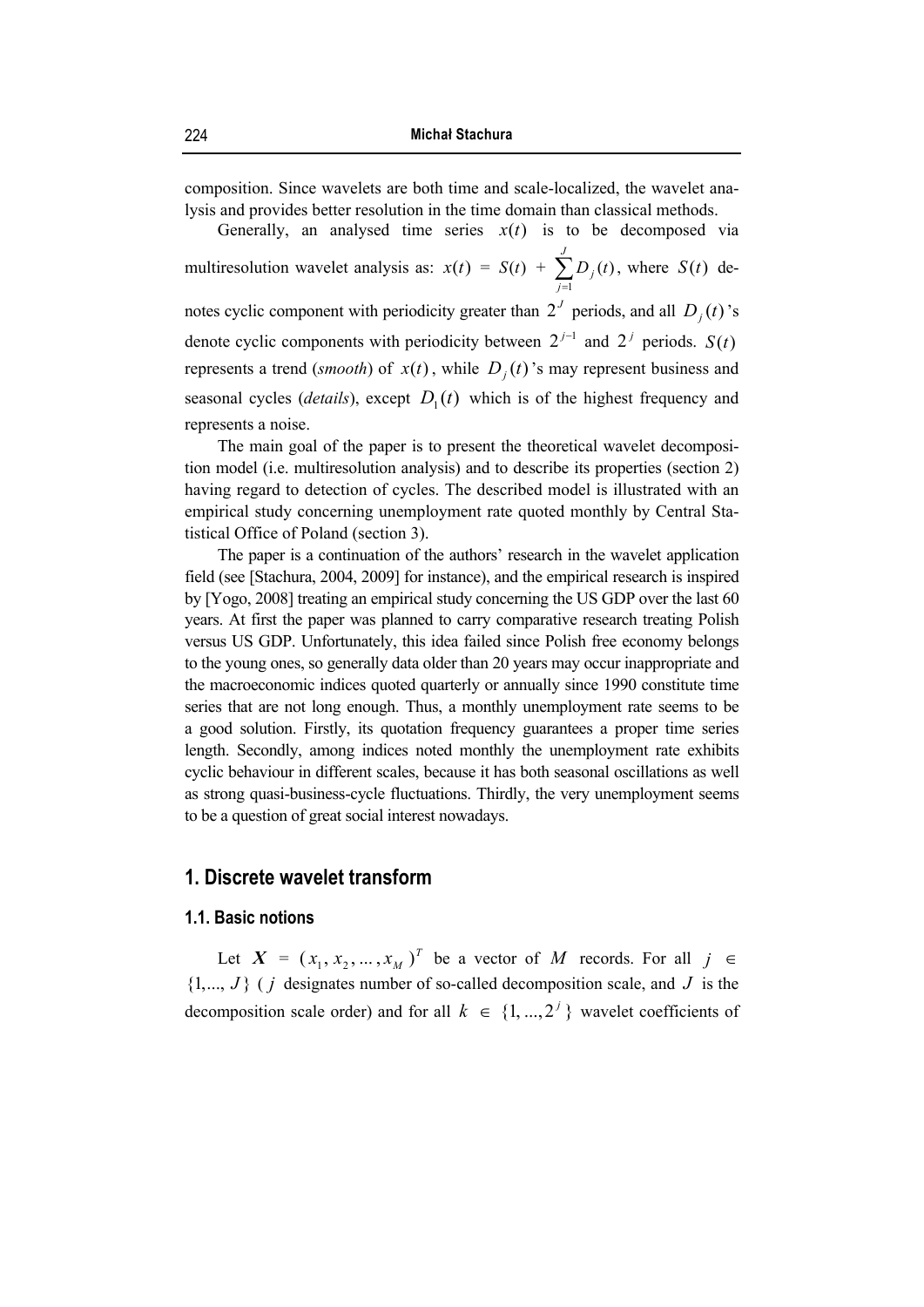*X* are defined as  $W_{j,k} = \sum_{m=1}^{J} x_m \cdot \psi_{j,k}(\frac{m}{M})$ , where  $\psi_{j,k}$  are translated and scaled forms of a basic wavelet  $\psi$  (i.e.  $\psi_{i,k}(s) = 2^{-j/2} \cdot \psi(2^{-j} s - k)$ ).  $\psi$  is chosen in such a way that  $\{ \psi_{j,k} \}$  constitute an orthonormal basis. Coefficients *W*<sub>*j*,*k*</sub> are brought together into vectors:  $\mathbf{W}_j = (W_{j,1}, ..., W_{j,2^{J-j}})^T$  according to the same number of scale and then  $\mathbf{W} = (\mathbf{W}_1^T, \mathbf{W}_2^T, ..., \mathbf{W}_L^T, \mathbf{V}_L^T)^T$ *J T*  $(\mathbf{W}_1^T, \mathbf{W}_2^T, ..., \mathbf{W}_J^T, \mathbf{V}_J^T)^T$  is the discrete wavelet transform of *X* .

In **W** there appears an additional properly constructed residual vector  $V<sub>J</sub>$  $V_{M-2^{J}+1}$   $V_{M-2^{J}+1}$  that makes the correspondence between *X* and its transform **W** invertible (for details see [Percival, Walden, 2000] for example). Briefly speaking, we have an analogy to the discrete Fourier transform as long as in both situations any vector has its only transform and can be recovered from its transform, which means that two relations hold:  $\mathbf{W} = \mathbf{\Psi} \mathbf{X}$  and  $\mathbf{X} = \mathbf{\Psi}^T \mathbf{W}$ for some orthonormal matrix  $\Psi$  ( $\Psi^T \Psi = I$ ) determined by the choice of the basic wavelet  $\psi$ .

The discrete wavelet transform may be equivalently defined by a scaling filter  $\{h_l\}_{l \in \{0,\dots,L-1\}}$  of length *L* and its conjugate filter  $\{g_l\}_{l \in \{0,\dots,L-1\}}$  (where:  $g_l = (-1)^{l+1} h_{l-l-1}$ ). This approach is very important for numerical applications and it does not require dyadic partition, which means that  $M = 2^{J'}$  ( $J' \ge J$ ) is no longer obligatory. Additionally, the appearance of the residual vector  $V<sub>J</sub>$  is a straightforward consequence of the construction of vector **W**, which is done via so-called recursive scheme (see: [Percival, Walden, 2000]) and works as follows. First, vector X is transformed by use of both filters  $\{h_l\}$  and  $\{g_l\}$  in order to get wavelet coefficients vector  $W_1$  and scaling coefficients vector  $V_1$ for scale 1. Then  $V_1$  is analogously transformed to get wavelet coefficients vector  $W_2$  and scaling coefficients vector  $V_2$  for scale 2, and so on.

Wavelets and filters of appropriately many zero moments *N* are noteworthy since they are very useful when eliminating non-stationarity from empirical data integrated of order  $d > 0$ . For every scale *j*, series  $W_i = \{W_{i,t}\}_t$  are stationary and zero mean processes as long as  $N \geq [d + \frac{1}{2}]$ . For instances in Daubchies filters case the number of zero moments is equal to the length *L* (see [Serroukh at al., 2000]). That is the reason why the wavelet analysis may be used straightforwardly for empirical data. One does not even need to detrend the data.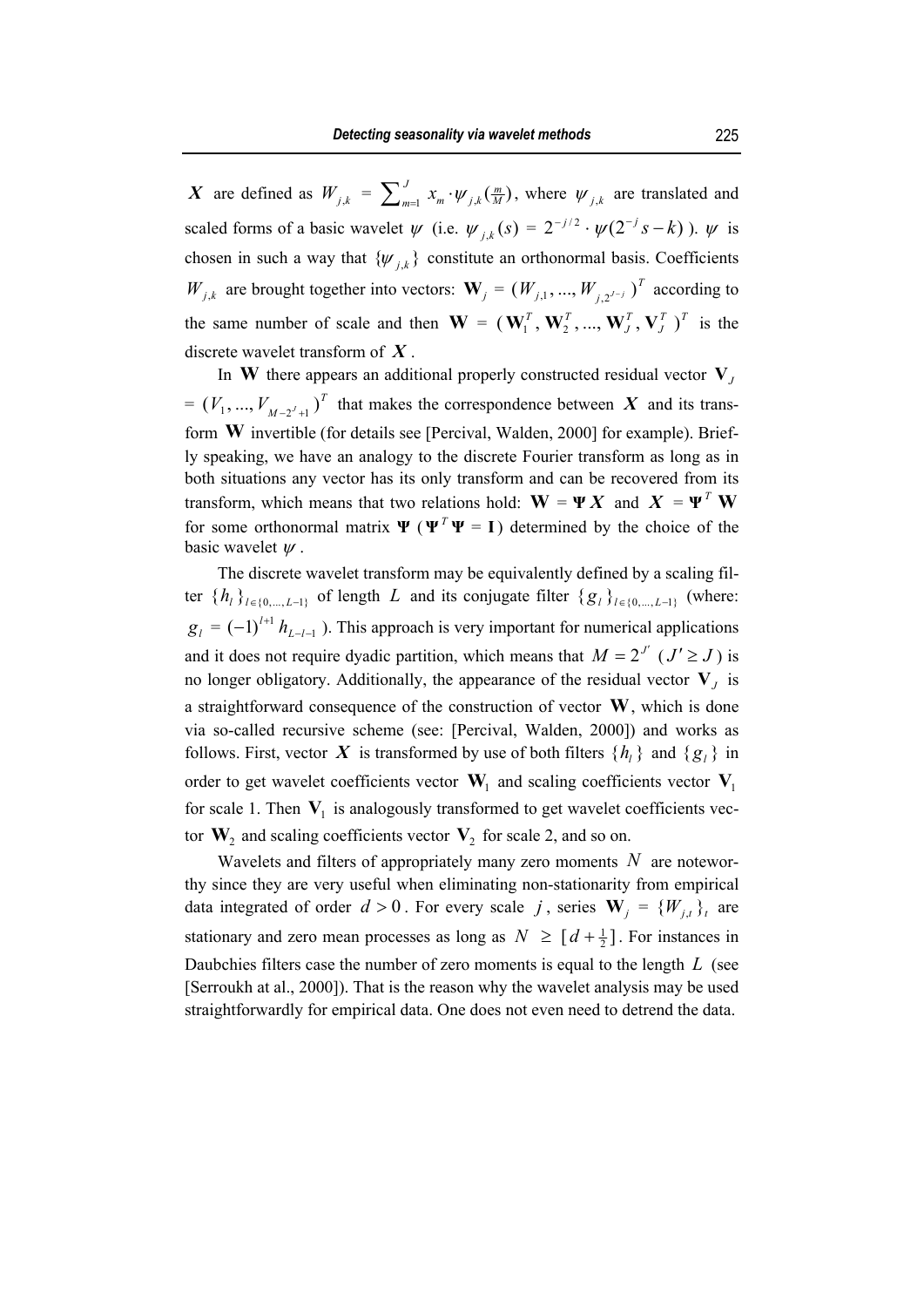#### **1.2. Multiresolution wavelet analysis**

The mentioned relation  $X = \Psi^T W$  is usually called the *wavelet synthesis* of *X* . Let us now rewrite this relation as follows:

$$
\mathbf{X} = \mathbf{\Psi}^T \mathbf{W} = \mathbf{\Psi}_1^T \mathbf{W}_1 + \mathbf{\Psi}_2^T \mathbf{W}_2 + \dots + \mathbf{\Psi}_J^T \mathbf{W}_J + \mathbf{\Phi}_J^T \mathbf{V}_J,
$$

where the matrices  $\Psi_1$ ,  $\Psi_2$ , ...,  $\Psi_j$  and  $\Phi_j$  are such submatrices of  $\Psi$  that are commensurate with the partition of **W** into its submatrices  $W_1$ ,  $W_2$ , ...,  $W_J$ , **V**<sub>*J*</sub> . Thus **Ψ** may be expressed as:  $\Psi = (\Psi_1^T, \Psi_2^T, ..., \Psi_J^T, \Phi_J^T)^T$ . Such commensurate partitions of **W** and **Ψ** constitute the so called *multiresolution analysis* of *X* (see [Percival, Walden, 2000]). Namely, if we define  $\mathbf{D}_j = \mathbf{\Psi}_j^T \mathbf{W}_j$ for all *j* and  $S_J = \Phi_J^T V_J$ , then

$$
\boldsymbol{X} = \mathbf{D}_1 + \mathbf{D}_2 + \dots + \mathbf{D}_J + \mathbf{S}_J,
$$

where each  $\mathbf{D}_j$  represent the portion of the synthesis  $\mathbf{X} = \mathbf{\Psi}^T \mathbf{W}$  attributable to scale *j* . **D** *j* 's are called *details* and the  $S$ <sub>*J*</sub> is called *smooth* of *X*. Noteworthy facts are that  $\left\|\mathbf{D}_j\right\|^2 = \left\|\mathbf{W}_j\right\|^2$  for all *j* (since **Ψ** is orthonormal) and the sample variance of *X* is equal to  $\frac{1}{M} \sum_{j} \|\mathbf{D}_{j}\|^2$ .

## **2. Unemployment rate decomposition1**

Throughout this section the multiresolution wavelet analysis is applied to study cyclic components of the monthly unemployment rate in Poland (256 records, Apr 1991 – Jul 2012)<sup>2</sup>. Figure 1 depicts the data that exhibits visible seasonal oscillations and strong quasi-business-cycle<sup>3</sup> fluctuations as well. The dashed vertical lines symbolize Januaries and the continuous vertical lines symbolize

 $\overline{a}$ 

<sup>1</sup> <sup>1</sup> All computations and graphics are executed with use of R environment.<br><sup>2</sup> A four first observations that were quoted in 1000 during the user first

A few first observations that were quoted in 1990 during the very first months after political changes in Poland were omitted. Number of the omitted data were chosen in such a way that the number of remaining data would be the highest as possible power of 2 (i.e.  $256 = 2^8$ ).<br><sup>3</sup> Such avales are rather proferred to be called questi business avales as the unamplement

<sup>&</sup>lt;sup>3</sup> Such cycles are rather preferred to be called quasi-business-cycles as the unemployment rate is negatively correlated with GDP that forms the main determinant of business-cycles of an economy. Furthermore, extreme values of unemployment rate and of GDP are not expected to appear simultaneously.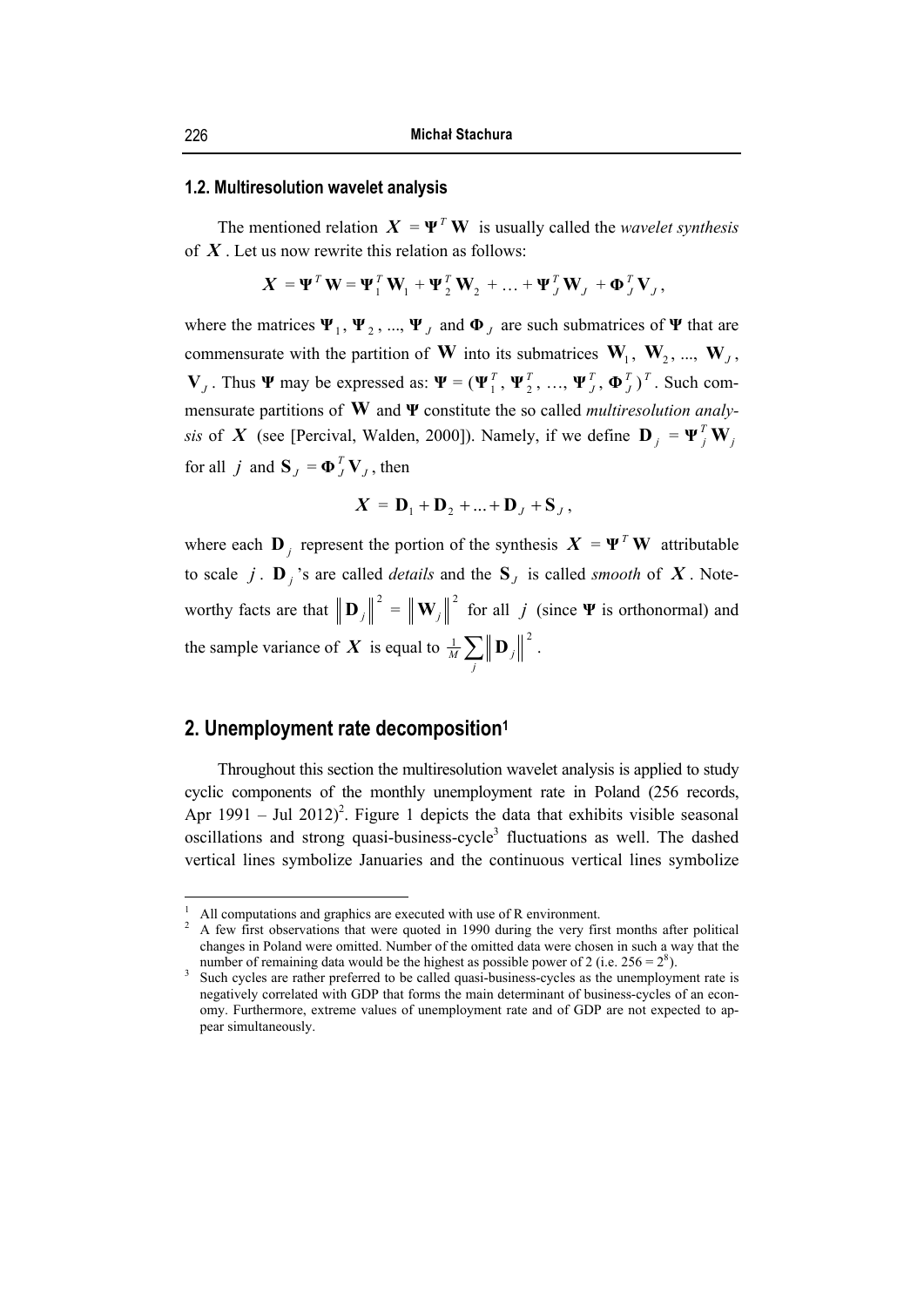months of extreme values of the data over a few years around (Jul 1994, Aug 1998, Feb 2003, Oct 2008, Feb 2012). Such lines are also depicted in the other figures inserted below.



Fig. 1. Monthly unemployment rate

The empirical time series is decomposed via multiresolution wavelet analysis. The choice of basic wavelet is based on experimentation. First of all, basic filter must be sufficiently long to do away with improper artefacts in the wavelet transform. It occurs that filters that capture at least 12 adjacent observations work well in practice and there is no substantial improvement when lengthening filters more than that, which is not surprising as the empirical series exhibits strong annual seasonality. Secondly, among filters provided by R environment (Daubechies, Least Asymmetric, Best Localized, Coiflet) the most popular Daubechies filter was chosen because no substantial differences emerged among decompositions done with use of Daubechies filter and the other ones. And thirdly, one technical issue should be noted. The multiresolution wavelet analysis is applied in its so called reflective version, which means that the empirical series length is doubled by attaching observations in the reversed order with respect to time. This procedure allows to omit undesirable effects of overestimation or underestimation of the end values of the empirical time series smooth.

Therefore, the decomposition  $x(t) = S_4(t) + D_4(t) + D_3(t) + D_2(t) + D_3(t)$  $+ D_1(t)$  is illustrated in Figures 2-6, for Daubechies filter of length 12 and the decomposition order equal to 4. Since  $D_i(t)$  *s* denote cyclic components with periodicity between  $2^{j-1}$  and  $2^j$  months, it is obvious that  $D_4(t)$ ,  $D_3(t)$ ,  $D_2(t)$ ,  $D_1(t)$  reveal components for about 2 year, annual, 6 month and quarter oscillations respectively.4

 $\overline{a}$ 

<sup>&</sup>lt;sup>4</sup> These scales of oscillations motivate the prior selection of  $J = 4$ .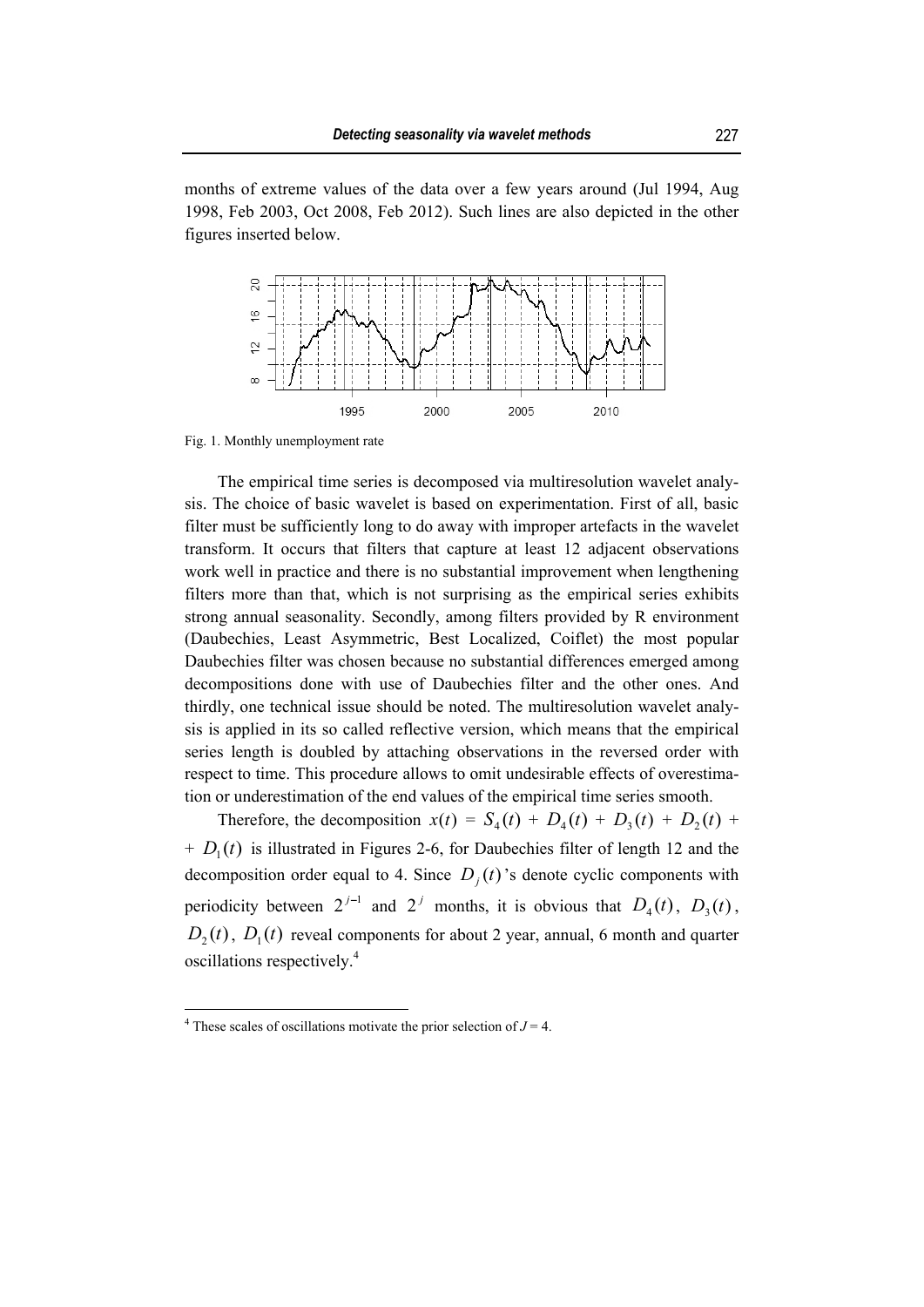

Fig. 2. Unemployment rate *smooth* (*S*4)



Fig. 3. 2 year oscillations *detail* of unemployment rate (*D*4)



Fig. 4. Annual oscillations *detail* of unemployment rate (*D*3)



Fig. 5. 6 month oscillations *detail* of unemployment rate (*D*2)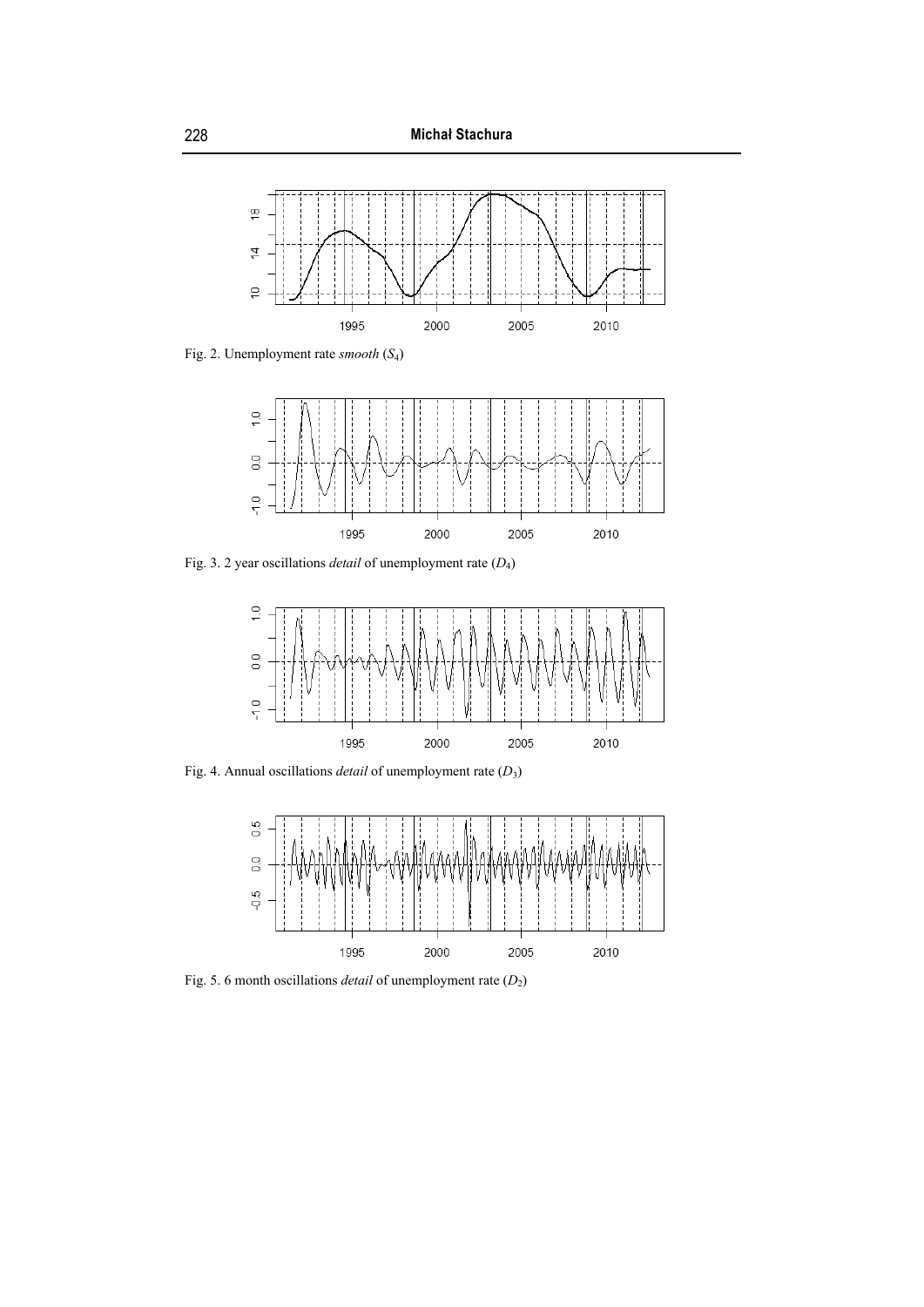

Fig. 6. Quarter oscillations *detail* of unemployment rate  $(D_1)$ 

Casting an eye over the Figures 1-6 exhibits a very good adjustment of the *S*4 series to the empirical data (it is confirmed by Pearson, Spearman, and Kendall correlation values between the empirical series and its smooth, these values equal to 0. 9835, 0. 9815, and 0.8914 respectively). Also a remarkable match of the details (except the noise  $D_1$ ) to the cyclic behaviour of the employment rate can be noticed. Moreover, the sum of details  $D_4(t)$ ,  $D_3(t)$ ,  $D_2(t)$  is fully accordant with the empirical series, since the local minima and maxima of the sum not only portray seasonal cyclic properties of the empirical series added to the smooth representing cyclic-type trend, but also 4 of the minima and maxima coincide almost perfectly with 4 characteristic extreme values of the empirical series as well (see Figure 7).



Fig. 7. Sum of the *details*  $(D_4 + D_3 + D_2)$ 

Figures 1-7 show also a specific advantage of wavelet decomposition over the Fourier analysis or the classical seasonal adjustment. Namely, all of the details, and their sums as well, are not periodic functions though they detect periodical components of the empirical time series. Moreover, especially the detail of scale 4 and the smooth portray changeable duration of the trend cycles for proper time scales, which is not the case for example in Fourier analysis as it is based on sine and cosine cycles with determined cycle lengths. In that sense the analy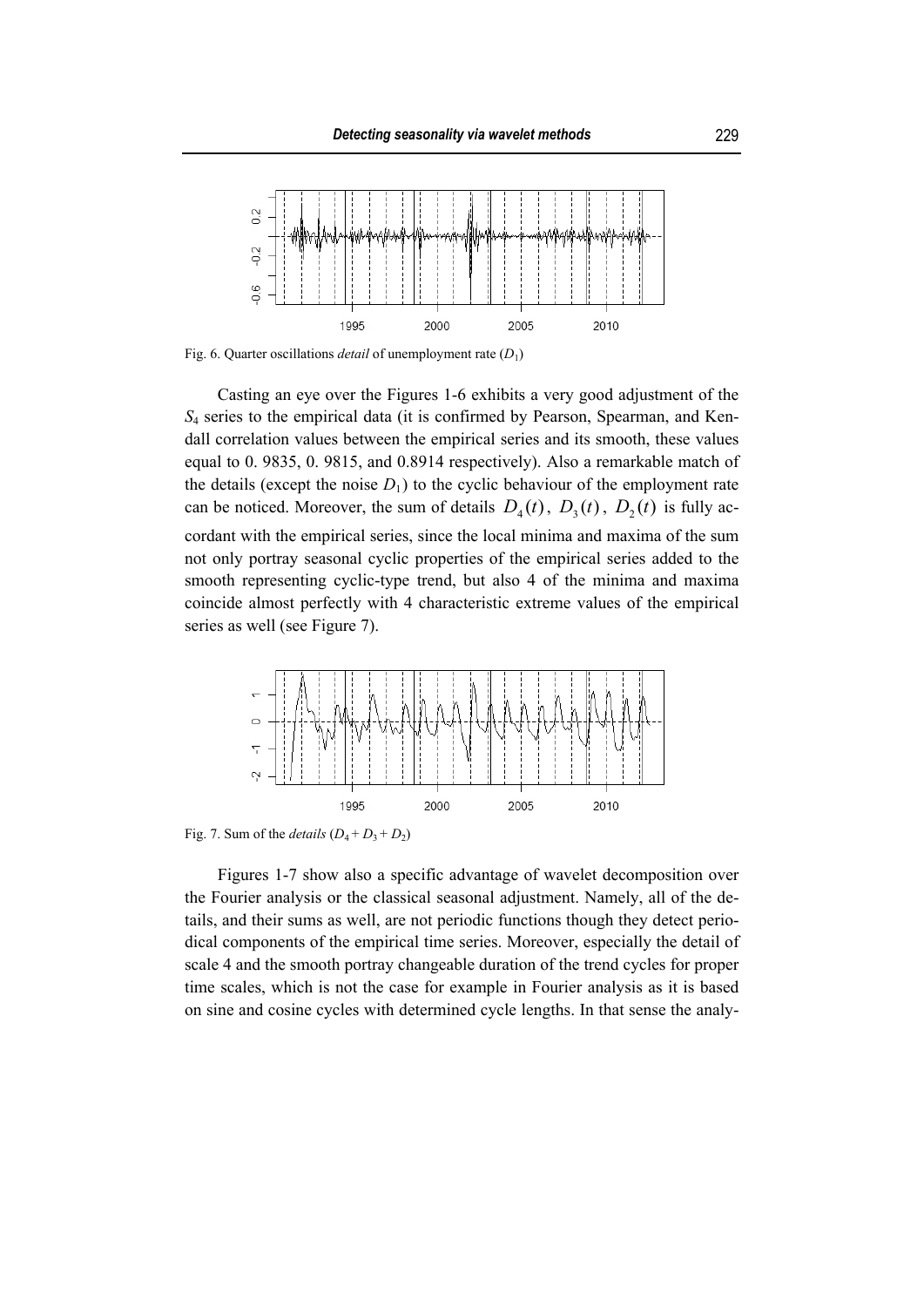sis of the empirical time series discloses two quasi-business-cycles of different duration, which represent a slowly oscillating trend (first cycle is spanned between May 1991 and May 1998 including 7 years and 1 months with maximum in Jul 1994 and the other is spanned between May 1998 and Feb 2009 including 10 years and 9 months with maximum in Apr 2003). The mentioned oscillating trend is modified by the sum of details  $D_4(t)$ ,  $D_3(t)$ ,  $D_2(t)$  representing oscillations of the data at higher frequencies.

Let us state that in such circumstances the current changes in the unemployment rate (Jul 2010 – Jul 2012) are caused by short cycle effects rather than by the slowly oscillating trend behaviour (compare right ends of the plots depicted in Figures 2 and 7). Nevertheless, long-time unemployment rate cycle seems to be at its plateau at the moment, which makes this component unpredictable, provided that the detected trend is not a cycle in a rigorous sense.

## **Conclusions**

The presentation of the theoretical model and an example of its empirical application have clearly demonstrated some special features of the multiresolution wavelet analysis. Among specific features the most important ones, which seem to be advantages over other methods, are the following.

- There is no need to pre-analyse data and detrend time series with use of additional methods, since the wavelet transform may be successfully applied straightforwardly to unmodified data. What is more, one can even eliminate a non-stationarity problem this way.
- Wavelet analysis detects trends of any type. For instance, typical linear-type trends (research by [Yogo, 2008]) or cyclic-type ones (the hereby presented research) may be detected.
- A time series may be decomposed into several components with respect to different frequencies: trend (of different types), cycles (of different frequencies), and noise. Each of such component depicts oscillations of empirical data at certain scales and component variations sum up to the total variation of empirical series.
- As the wavelets are both time and scale-localized the mentioned components, reflecting periodic changes of data at certain scales, have their oscillations perturbed both by unstable cycle duration as well as by unstable amplitude value, while moving on time axis.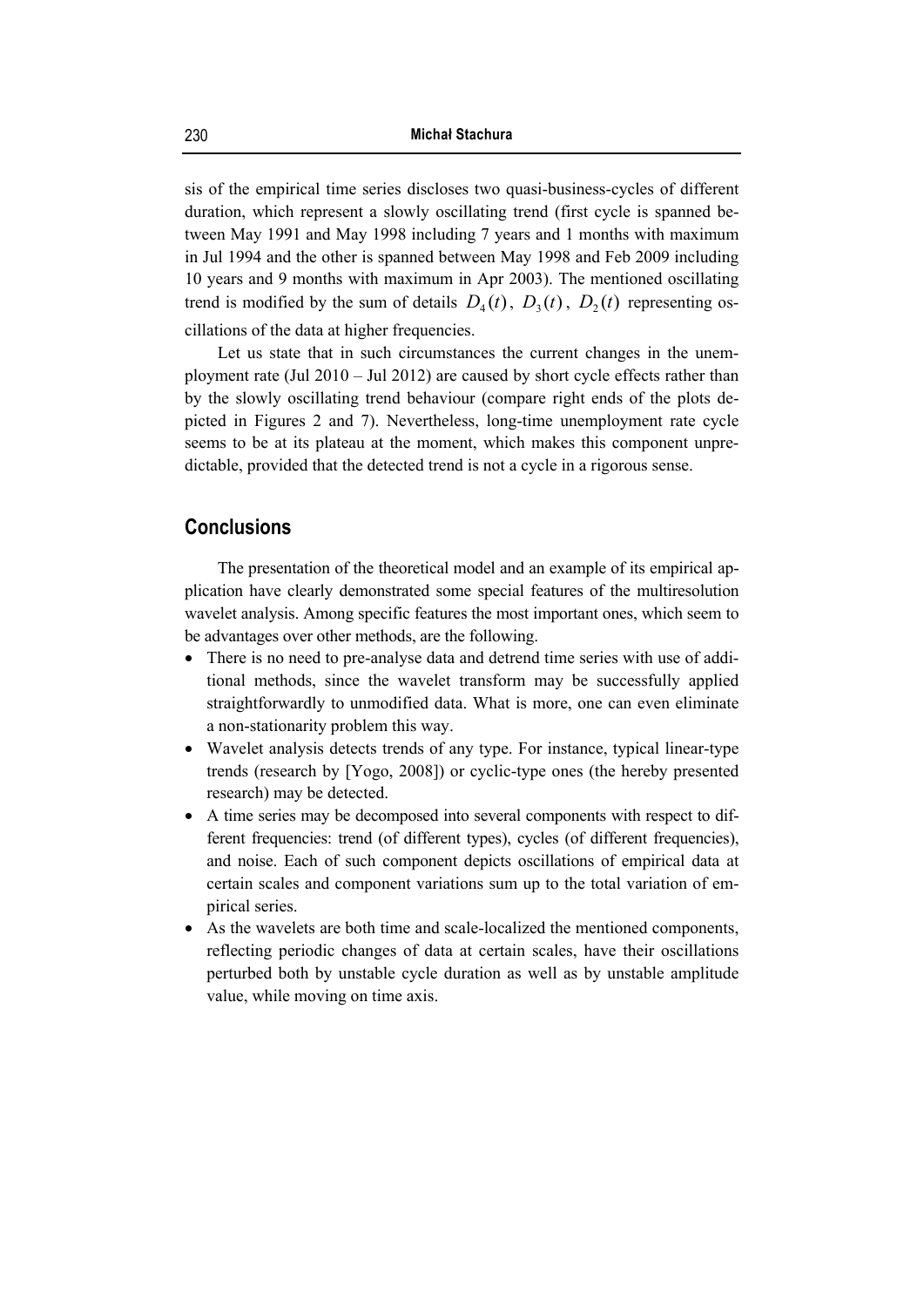• If such a decomposition is done properly, it may suggest future behaviour of an analysed time series with respect to proper frequencies. And the decomposition can be used as an auxiliary tool to forecast a time series.

Concluding, it should be also noted that wavelet analysis is a very convenient, quick and effective tool in many cases, particularly due to the fact that a lot of ready-made computational packs are available. Nevertheless, wavelet analysis should be employed having regard to its other specific features that, to some extent, may be treated as weak points. Among them, naive and multidimensional geometrical approach should be mentioned, which implies that any result obtained with use of wavelet analysis must be subjected to careful confirmation in terms of some theory accordance with a described reality or in terms of a common sense at least.

## **Literature**

- Gencay R., Selcuk F., Whitcher B. (2001), *An Introduction to Wavelets and Other Filtering Methods in Finance and Economics*, Academic Press, New York.
- Percival D.B., Walden A. (2000), *Wavelet Methods for Time Series Analysis*, Cambridge University Press, Cambridge.
- Serroukh A., Walden A.T., Percival D.B. (2000), *Statistical Properties of the Wavelet Variance Estimator for non-Gaussian / non-linear time series*, "Journal of the American Statistical Association", Vol. 95, No. 449, p. 184-196.
- Stachura M. (2004), *Przykład rozwiązania pozornej regresji przy użyciu metod falkowych (An example of the spurious regression solution with use of wavelet methods*), "Prace Naukowe Akademii Ekonomicznej we Wrocławiu", nr 1037 (2), p. 224-231.
- Stachura M. (2009), *Kointegracja i niby-przyczynowość w świetle metod falkowych (Cointegration and quasi-causality in the light of wavelet methods)*, "Research Papers of Wrocław University of Economics", No. 60, p. 435-442.
- Yogo M. (2008), *Measuring Business Cycles: A Wavelet Analysis of Economic Time Series*, "Economics Letters", Vol. 100, No. 2, p. 208-212.
- R Development Core Team (2012). R: A language and environment for statistical computing. R Foundation for Statistical Computing, Vienna, Austria. ISBN 3-900051- 07-0, URL http://www.R-project.org.